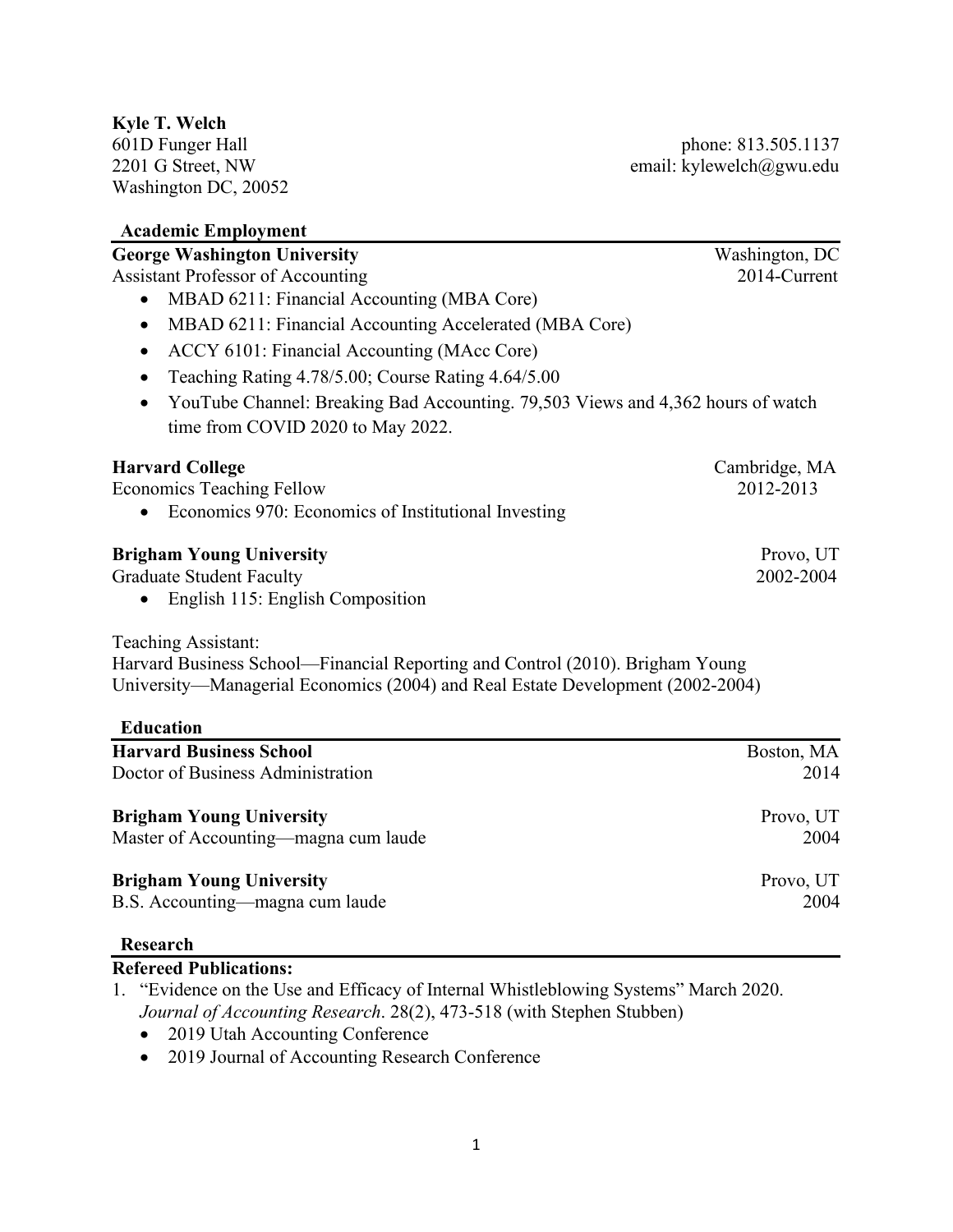- 2. "Do High-Ability Managers Choose ESG Projects that Create Shareholder Value? Evidence from Employee Opinions" *Forthcoming, Review of Accounting Studies* (with Aaron Yoon)
- 3. "Professional Directors and Governance Quality" December 2019. *Contemporary Accounting Research*, 36(4), 2238-2282. (with Aida Sijamic Wahid)
	- 2017 Contemporary Accounting Research Conference

#### **Working Papers:**

- 4. "Who Experiences Financial Reporting Pressure?" (with Yuan Ji and Oded Rozenbaum)
	- Under review at Journal of Accounting and Economics
- 5. "Hearsay, rumor, and secondhand accounts of employee voice: How manager lay theories are inconsistent with their behavior" (with Taeya Howell, Ethan Burris, and Stephen Stubben)
	- Second Round Revise Resubmit Academy of Management Journal
	- Revised draft of "Are Secondhand Internal Whistleblowing Reports Credible?" (with Stephen Stubben)
		- a. Cited in US Congress Oversight Committee (Jan 28, 2020) Protecting Those Who Blow the Whistle on Government Wrongdoing
- 6. "Under the Cloak: The Human Capital Drawbacks and Benefits of Corporate Social Responsibility" (with Aaron Yoon and Sekou Bermiss)
	- Revising for submission
- 7. "Corporate Culture and Financial Reporting Risk: Looking Through the Glassdoor" (with Yuan Ji and Oded Rozenbaum)
	- Revising for submission
- 8. "Calibrating Innovation Proxies with an Accurate Tobin's Q and Appraised Innovation Value" (with James Potepa)
	- Presented At: United States Patent and Trademark Office
	- Revising for submission
- 9. "Private Equity's Diversification Illusion" (with Stephen Stubben)
	- Part of MIT's 2017 doctoral student research seminar
	- Savvy Investor: The Best Private Equity Papers 2017 Q1
	- Revising for submission
- 10. "Top Executive Background and Financial Reporting Choice: The Case of Goodwill Impairment." (With Francois Brochet)
	- Revising for submission

#### **FT50 Practitioner Publications (online)**

P1. ["Throw Out Your Assumptions About Whistleblowing"](https://store.hbr.org/product/throw-out-your-assumptions-about-whistleblowing/H05CES) January 14, 2020. *Harvard Business Review. H05CES-PDF-ENG*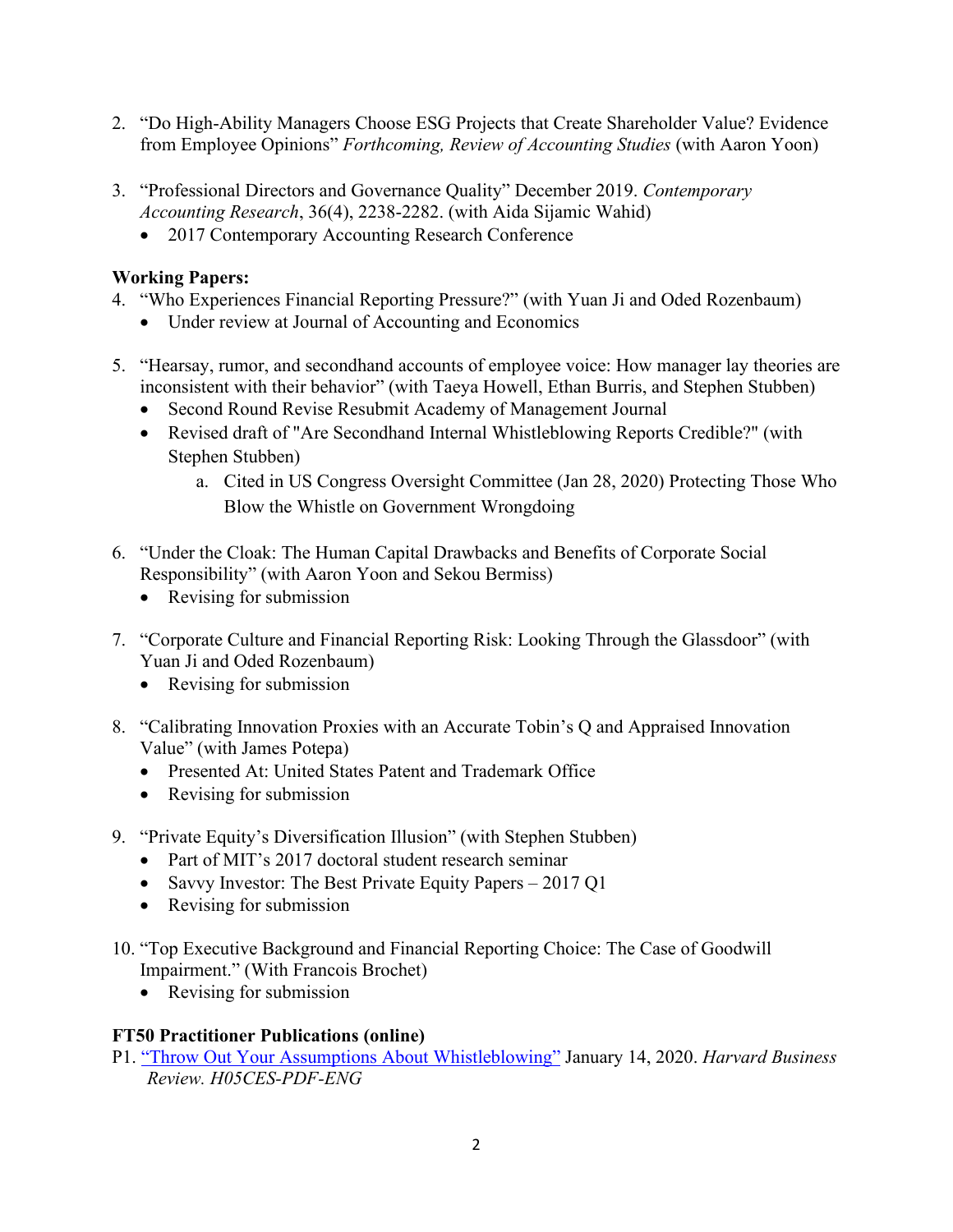- Discussed in US Congress Oversight Committee (Jan 28, 2020) Protecting Those Who [Blow the Whistle on Government Wrongdoing](https://www.youtube.com/watch?v=ce467zMe5qA&t=3569s)
- Cited by National Whistleblower Center Letter to Congress. January 30, 2020.
- P2. ["Whistleblowers Are a Sign of Healthy Companies"](https://store.hbr.org/product/research-whistleblowers-are-a-sign-of-healthy-companies/H04NLL) November 14, 2018. *Harvard Business Review.* H04NLL-PDF-ENG

### **Practitioner Publications (online)**

- P3. "Compliance Sabermetrics [Data Will Change Assumptions That Plague Compliance"](https://www.navex.com/en-us/campaigns/2022-top-10-trends-risk-compliance-ebook/) January 2022. *NAVEX Top 10 Risk & Compliance Trends for 2022*
- P4. ["The Need for Employee Buy-in for ESG to Work"](https://clsbluesky.law.columbia.edu/2020/06/18/the-need-for-employee-buy-in-for-esg-to-work/) June 2020. *Columbia Law School - Blue Sky Blog*
- P5. ["The real cost of impeachment? Discouraging future whistleblowers"](https://www.deseret.com/opinion/2019/11/21/20976044/guest-opinion-the-real-cost-of-impeachment-discouraging-future-whistleblowers) November 21, 2019. *Deseret News*
- P6. ["Are Secondhand Internal Whistleblowing Reports Credible?"](https://clsbluesky.law.columbia.edu/2019/11/18/are-secondhand-internal-whistleblowing-reports-credible/) November 18, 2019. *Columbia Law School - Blue Sky Blog*
- P7. ["Internal Whistleblowing's Counterintuitive Impact on Lawsuits and Settlements"](https://clsbluesky.law.columbia.edu/2018/11/06/how-internal-whistleblowing-reports-affect-lawsuits-and-settlements/) November 6, 2018. *Columbia Law School - Blue Sky Blog*
- P8. ["Weak Corporate Culture Creates Risk of Inaccurate Financial Reporting"](https://clsbluesky.law.columbia.edu/2017/04/19/weak-corporate-culture-creates-risk-of-inaccurate-financial-reporting/) April 19, 2017. *Columbia Law School - Blue Sky Blog*
- P9. ["Does the Market Value Professional Directors?"](https://corpgov.law.harvard.edu/2017/03/26/does-the-market-value-professional-directors/) March 26, 2017. *Harvard Law School Forum on Corporate Governance and Financial Regulation*

#### **Additional Academic/Teaching Honors**

#### **Teaching Honors**

- GWU 2021 Student Selected Outstanding Accelerated MBA Faculty Award
- GWU 2021 Student Selected Outstanding Part-Time MBA Faculty Award
- GWU 2017 Student Selected Outstanding Master of Accountancy Faculty Award

#### **Academic**

- Citation count: 230 in Google Scholar as of June 15, 2022
- Top 10% SSRN Author (all fields) by all-time downloads (11,995 as of June 15, 2022)

# **Selected Press Coverage**

## **TV Coverage**

- (Quoted) *MSNBC The Rachel Maddow Show*. March 28, 2019
- (Quoted) *MSNBC All in with Chris Hayes*. March 28, 2019

#### **Radio/Podcast Interviews**

• (Interview) *NPR Marketplace Morning Report Interview*. November 1, 2018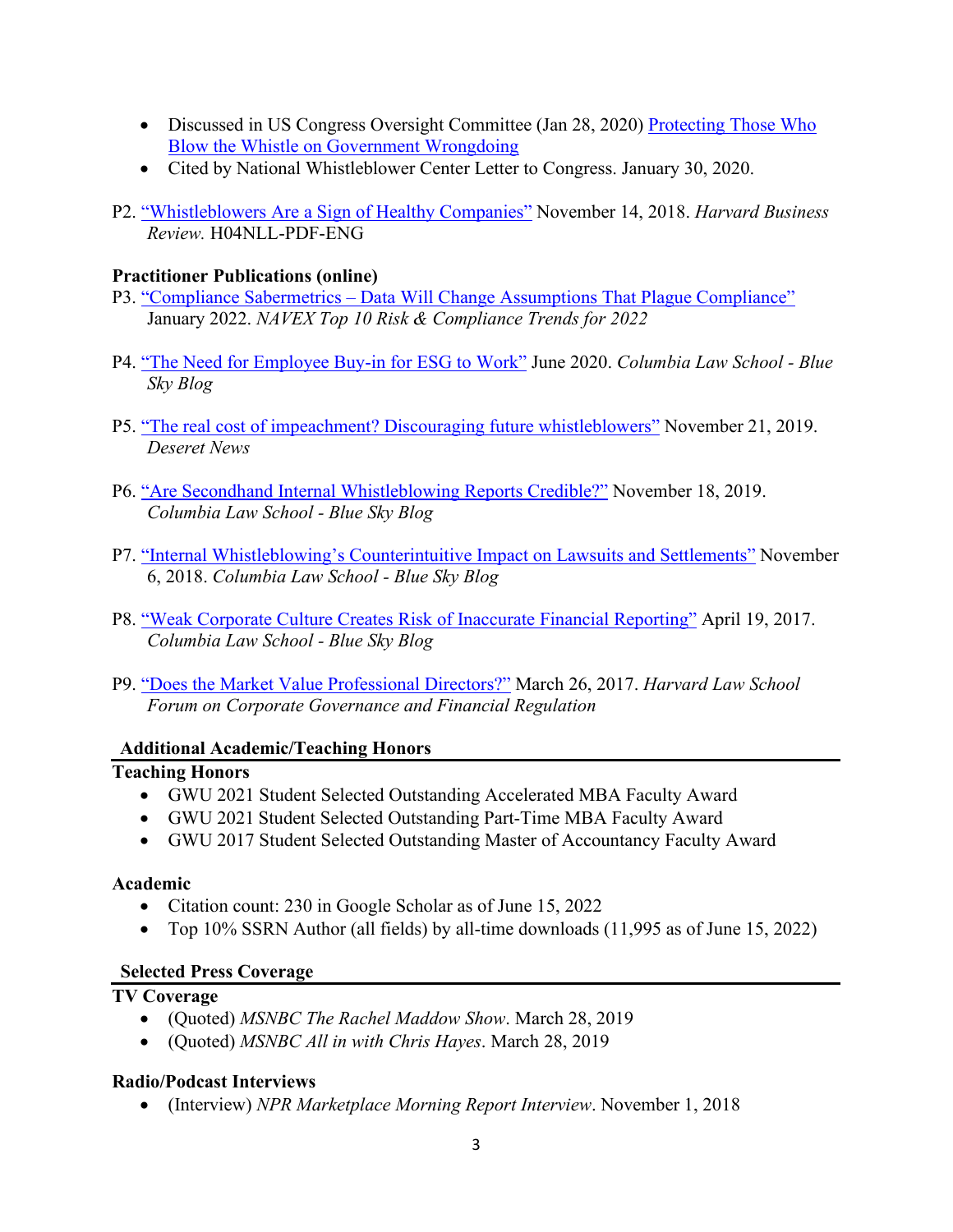- (Interview) "Helpline Activity Research" *SCCE Compliance Perspectives Podcast*. July 16, 2019
- (Interview) "Secondhand Whistleblower Reporting" *Compliance into the Weeds Pod Cast with Tom Fox.* (November 19, 2019)
- (Interview) "Invaluable Information in the Boardroom" *Boardroom Bound with Alexander Lowry.* Oct 21, 2020.
- (Interview) "Kyle Welch on the Value of Whistleblowers" *The Society for Human Resource Management (SHRM) All Things Work*. January 27, 2020
- (Interview) "Is it Possible to Monetize Effective Compliance?" *Fraud Eats Strategy.* Sep 16th, 2020
- (Interview) "Creating and Maintaining a Speak Up Culture." *Compliance Podcast Network.* Aug 24, 2021
- (Cited) "Culture where are we now?" *Thomson Reuters Regulatory Intelligence.* July 13, 2021

# **Selected Press Coverage**

- (Cited) "Dispersing the 'Diversification Illusion' of Private Equity" *Chief Investment Officer*. January 15, 2014
- (Cited) "Has Volatility Turned Pensions off Private Equity?" *Chief Investment Officer.* January 22, 2014
- (Cited) "Harvard Loses Private Equity Chief to Fidelity Family Office" *Chief Investment Officer.* February 13, 2014
- (Cited) "Wide of the mark Since value is key, ignoring price can actually be the right thing to do" *Schroders* March 14, 2014
- (Cited) "Refuting Private Equity's Claims" *Meditation on Money Management*. January 16, 2014
- (Cited) "A Holistic Approach to Equity Investing" *Aon Hewitt.* September 2014.
- (Cited) "The buck stops here: Vanguard money market funds." *Vanguard* Wallick, D.W., Wimmer, B.R. and Balsamo, J.J. 2014
- (Cited) "Private Equity Navigator" *INSEAD & Pevara*. December 2014
- (Cited) "The allure of the outlier: A framework for considering alternative investments" Vanguard. August 2015
- (Cited) "Private Equity Alpha and a Disappearing Act" *All About Alpha.* March 16, 2017
- (Cited) "Does the Market Value Professional Directors?" *Bull Fax.* March 23, 2017
- (Cited) "Money Stuff—Fraud, Satisfaction and Bubbles" *Bloomberg.* Matt Levine. April 19, 2017
- (Cited) "New Study Links Corporate Fraud, Earnings Performance to Glassdoor Reviews" *Valuewalk*, April 20, 2017
- (Cited) "When online employee ratings tip fraud" *Reuters.* James Saft. April 26, 2017. o Republication in both Yahoo Finance and Business Insider.
- (Cited) "Groundbreaking Study Suggests Trademark Count Rather Than Patent Count, is a Better Predictor of Innovation" *World Trademark Review*. July 10, 2017
- (Cited) "Trademarks, Signaling, and Innovation" *Law Inspiring. Billy Whyte.* July 21, 2017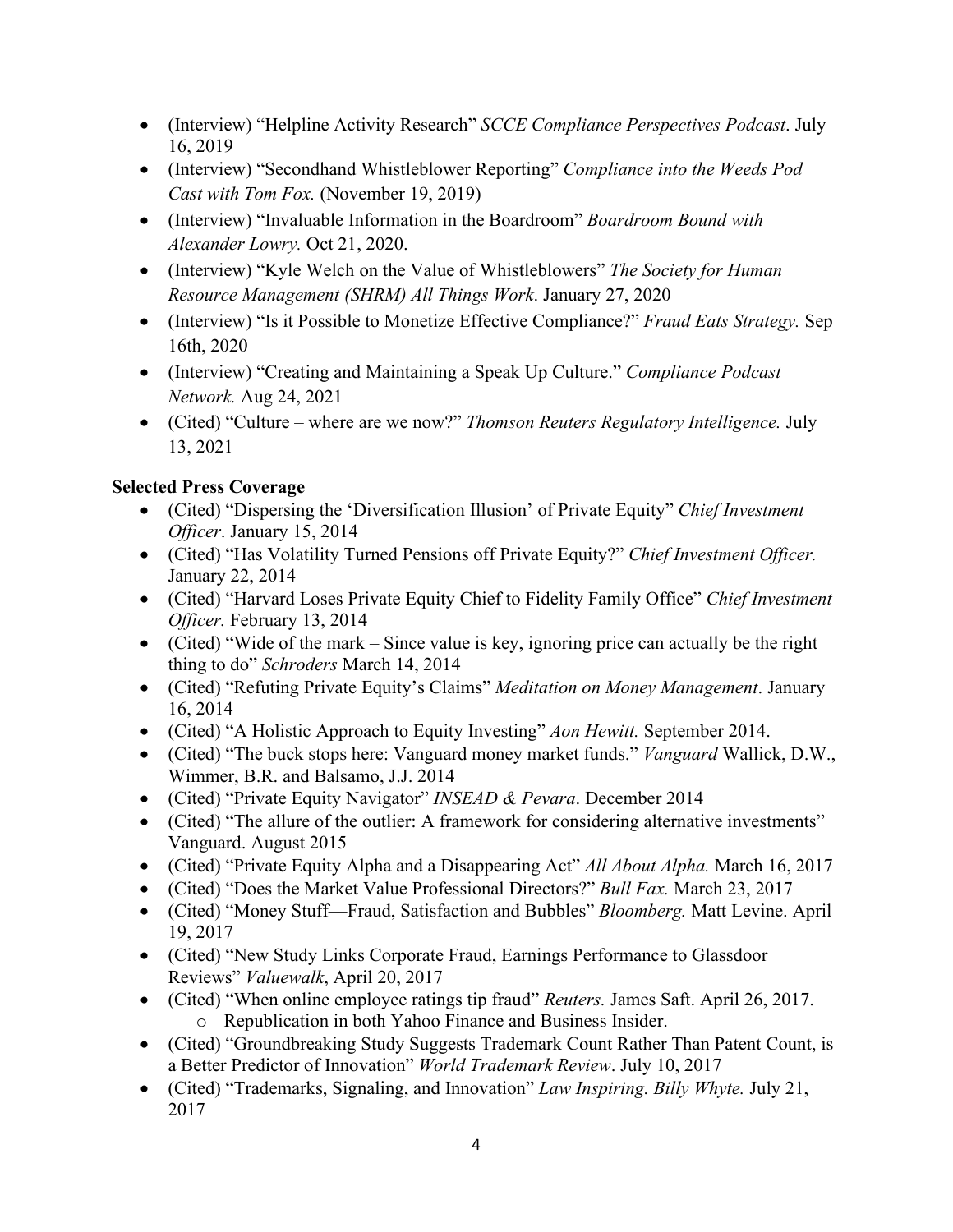- (Cited) "Study Finds a Trademark Portfolio Is Best Indicator of Innovation" *Owen, Wickersham & Erickson.* August 1, 2017
- (Cited) "Electing Directors with Consequences Methods for Board of Directors Elections Matter" *BMP*. August 21, 2017
- (Cited) "No Underestimating The Value of Trademarks" *Duets Steve Baird.* August 28th, 2017
- (Cited) "Equity investments in unlisted companies" *McKinsey & Company*. November 2017
- (Cited) "Could Trademarks be Better than Patents as Future Innovation Predictors?" *Dawn Ellmore*. 2017
- (Cited) "Study Suggests Trademark Count Better Indicator of Innovation Than Patent Count" *The Cognate Blog.* 2017
- (Cited) "Intellectual Property Collateralisation in the Age of the Movable Property Security Rights Act: The Case of Nakumatt Supermarkets" *Centre for Intellectual Property and Information Technology Law (CIPIT).* January 4 2018.
- (Cited) "A Surprising Push By The Invisible Hand: Why More Companies Are Doing Better By Being Good." *Forbes.* Maggie McGrath and Alex Konrad. December 10, 2018
- (Cited) "Whistleblowers ultimately help their companies perform better, a new study shows" *CNBC.* Robert Towey. November 11, 2018
- (Cited) "Higher Use of Internal Whistleblowing Hotlines Means Fewer Lawsuits: Research" *Corporate Counsel.* Kristen Rasmussen. November 14, 2018
- (Cited) "A new study shows why companies whose employees blow the whistle on wrongdoing perform better" *Yahoo.* November 24, 2018
- (Cited) "Whistleblowers making a difference in business" *AFP.* November 26, 2018
- (Cited) "Whistleblowers on Wrongdoing Help Companies Perform Better, Finds a New Study" *Fact.MR.* Rahul Pandita. November 27, 2018
- (Cited) *"The Case for Putting All Trademarks on Blockchain"* The Cognate. 2018
- (Quoted) "How Donald Trump inflated his net worth to lenders and investors." *Washington Post.* March 28, 2019
	- o The article was carried by: Baltimore Sun, Boston Globe, Chicago Tribune, the Denver Post, Houston Chronicle, LA Times, Mercury News, Newsday, Orlando Sentinel, Philadelphia Inquirer, Seattle Times, and St. Louis Post-Dispatch.
- (Quoted) "Trump's Financial Statements are so Full of Lies That His Accountants Put a Warning Label on Them" *Vanity Fair.* March 28, 2019
- (Quoted) "'It's Humorous': Donald Trump Routinely Exaggerated His Worth, Claimed Vineyard Was 66% Larger—Report" *Newsweek.* March 29, 2019
- (Quoted) "How Donald Trump Reportedly Inflated His Net Worth to Lenders" *New York Magazine Intelligencer.* March 28, 2019
- (Quoted) "Meet the Shadowy Accountants Who Do Trump's Taxes and Help Him Seem Richer Than He Is" *ProPublica.* May 6, 2020
- (Cited) "Some Companies Actually Do See Financial Returns on Their Social Investments. Here's What They Have in Common." *KelloggInsight.* June 9, 2020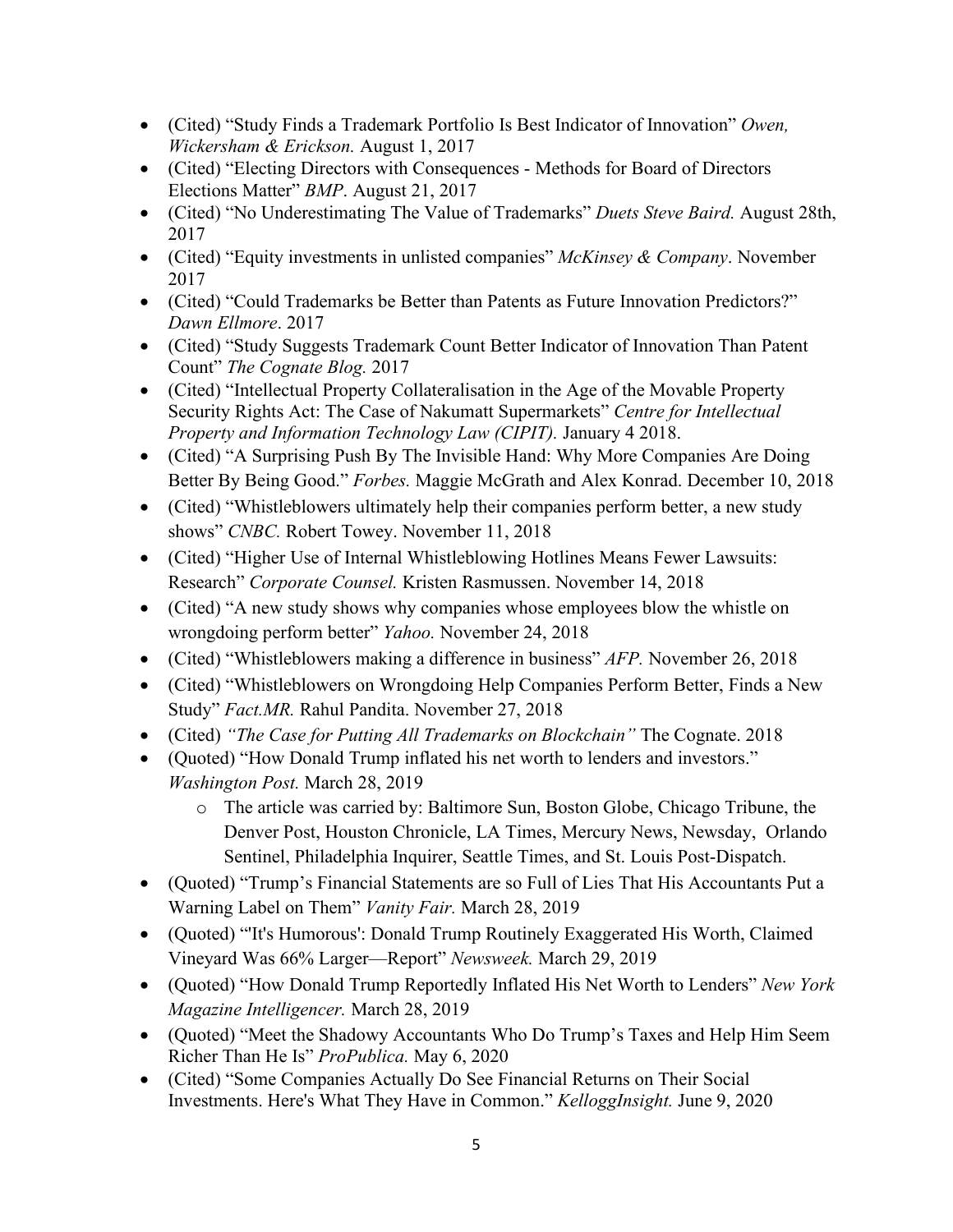- (Cited) "Will responsible investment continue to receive support?" *Financial Times.* June 14, 2020
- (Cited) "ESG out-performance requires a human touch" *Wealth Professional.* June 8, 2020
- (Cited) "Oversight of Private Equity, Fund Values Set for Overhaul" Bloomberg. November 3, 2020
- (Cited) "ESG Isn't Enough for Alpha" *Institutional Investor.* June 2, 2022

#### **Course Materials/Case Studies**

• Ultimate Fighting Championship: License to Operate. (with George Serafeim) *Harvard Business School Case* 112-011. (A) and (B)

#### **Additional Activities**

#### **Academic Conferences**

2015 Virginia Accounting Research Conference (Research Presented) 2015 Washington Area Regional Conference (Attendee) 2015 George Washington Cheery Blossom Conference (Attendee) 2015 JAE PCAOB Conference on Auditing and Capital Markets (Attendee) 2016 Virginia Accounting Research Conference (Attendee) 2016 Washington Area Regional Conference (Research Presented) 2016 George Washington Cheery Blossom Conference (Attendee) 2017 JAE PCAOB Conference on Auditing and Capital Markets (Attendee) 2017 Virginia Accounting Research Conference (Attendee) 2017 Washington Area Regional Conference (Attendee) 2017 George Washington Cheery Blossom Conference (Research Presented) 2017 MIT Asia Conference in Accounting (Requested Referee) 2017 JAE PCAOB Conference on Auditing and Capital Markets (Attendee) 2017 Contemporary Accounting Research Conference (Research Presented) 2018 George Washington Cheery Blossom Conference (Attendee) 2019 George Washington Cheery Blossom Conference (Attendee) 2022 George Washington Cheery Blossom Conference (Attendee) 2022 University of Toronto Misconduct, Fraud, and Whistleblowing (Discussant)

#### **Research Seminar Invitations**

2014 University of Rochester - Simon Business School – (Research Presented) 2014 New York University - Stern School of Business – (Research Presented) 2016 Duke University - Fuqua School of Business – (Research Presented) 2018 Dartmouth University - Tuck School of Business – (Research Presented) 2018 United States Patent and Trademark Office – (Research Presented)

#### **Practitioner Conferences**

2015 Partner Connect Buyouts East Conference – (Research Presented) 2018 International Trademark Association - Brands and Innovation Conference – (Research Presented) 2018 Bloomberg Deloitte Lease Accounting Standard: A Way Forward (Moderator)

2018 International Trademark Association: Innovation Conference – (Research Presented)